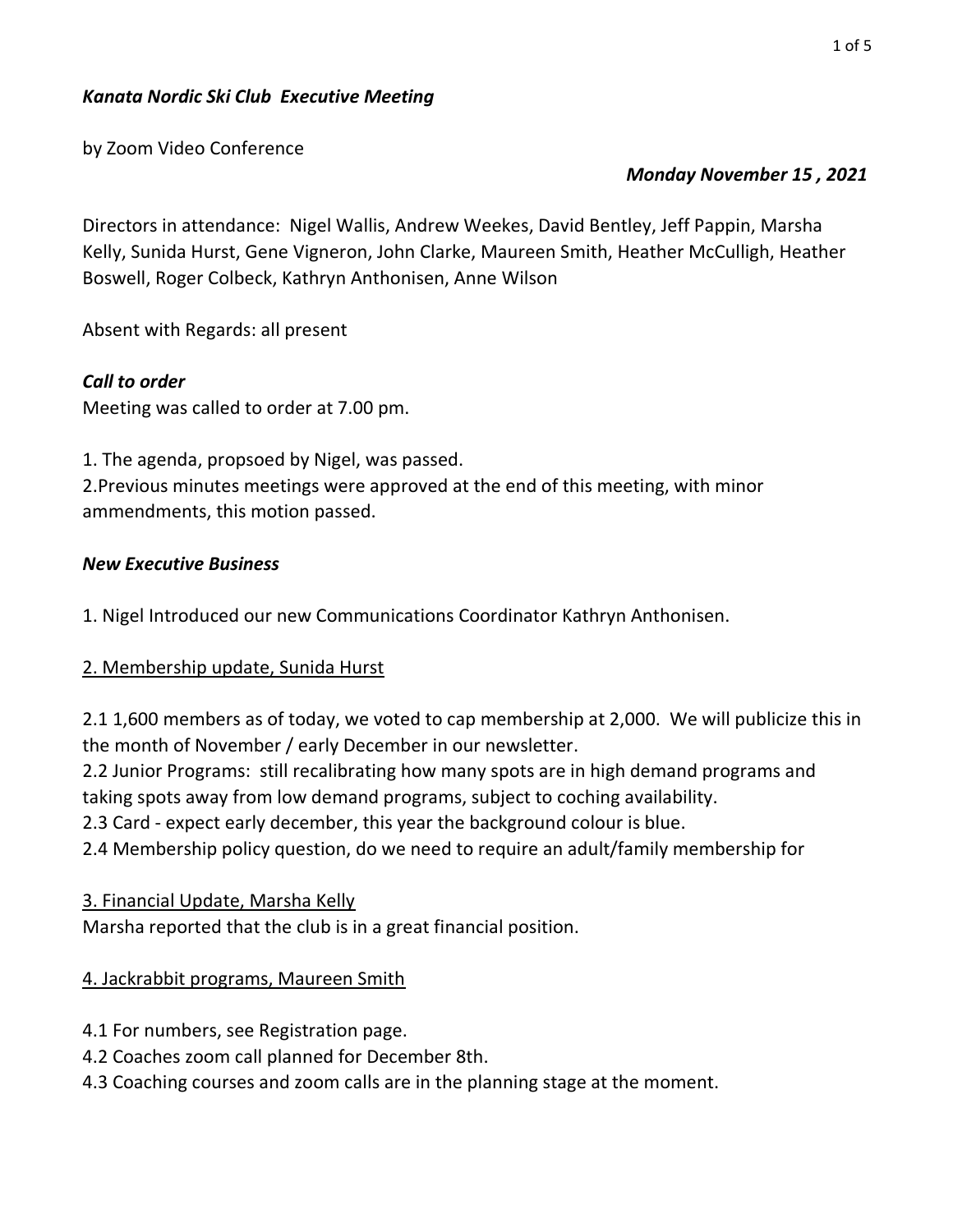by Zoom Video Conference

### 5. Facilities update, John Clarke

5.1 Waiting on an early shipment of anchors to be installed before the ground freezes. 5.2 Potentially need access restrictions on weekend afternoons to program participants which means we will need parking volunteers again this season.

### 6. Trails update, Gene Vigneron

## Fall trail prep- very busy month

Looking Forward: Completion of fall trail prep, Coordination of grooming team, Initiation of grooming Actions Completed / Outstanding / Decisions/ Estimated timing: Trail maintenance :

- Mike D coordination of Kubota/ rental tractor work distributing woodchips primary trail 8 and
- Many culverts installed -Trail 8, and 401 sections where Kubota will cross
- Trail 8 bypass from open area into woods.
- All trails brushed
- 401 maintenance area set up work continuing.
- Outstanding -completion of post placement (post Xcounty running race) snowfencining, signage posting Snowshoe trails:
- Pat K and Ardeth trimmed network and cleared downfall
- Removal of connection signage to NCC 12 except at end.
- Development of addiƟonal trails within WCP land final network pending. KN Classic race
- Meeting with Mike V

• Onsite meeting with Rob W- MOL overflow car route is using the accessory road, BUT he has agreed after MOL is over to NOT use/plow that road till end of season.. This allows us to use land section closer to Corkstown with some grade for longer course/ more trail.

• Will make shorter course then expand to that area for additional length post MOL. NCC 12 -Still Wayfinding post not moved by NCC. OWWT trails / DND loop - -Still pending NCC

Maps  $\bullet$  KN Map, final changes pending, for installation dage mid Dec.

- OWWT Map Roger/ Adrian
- Grooming map to be developed for operators ( not for public)
- KN Classic race map. Facility / equipment storage -
- John coordinating outstanding : one tent for Harris to complete and install, and arrival of Equipment: ( Managed by Rich Russell)
- 2017 ATV Maintenance Complete, track swap pending, additional battery
- 2019 ATV Track swap pendingr

#### Monday November 15 , 2021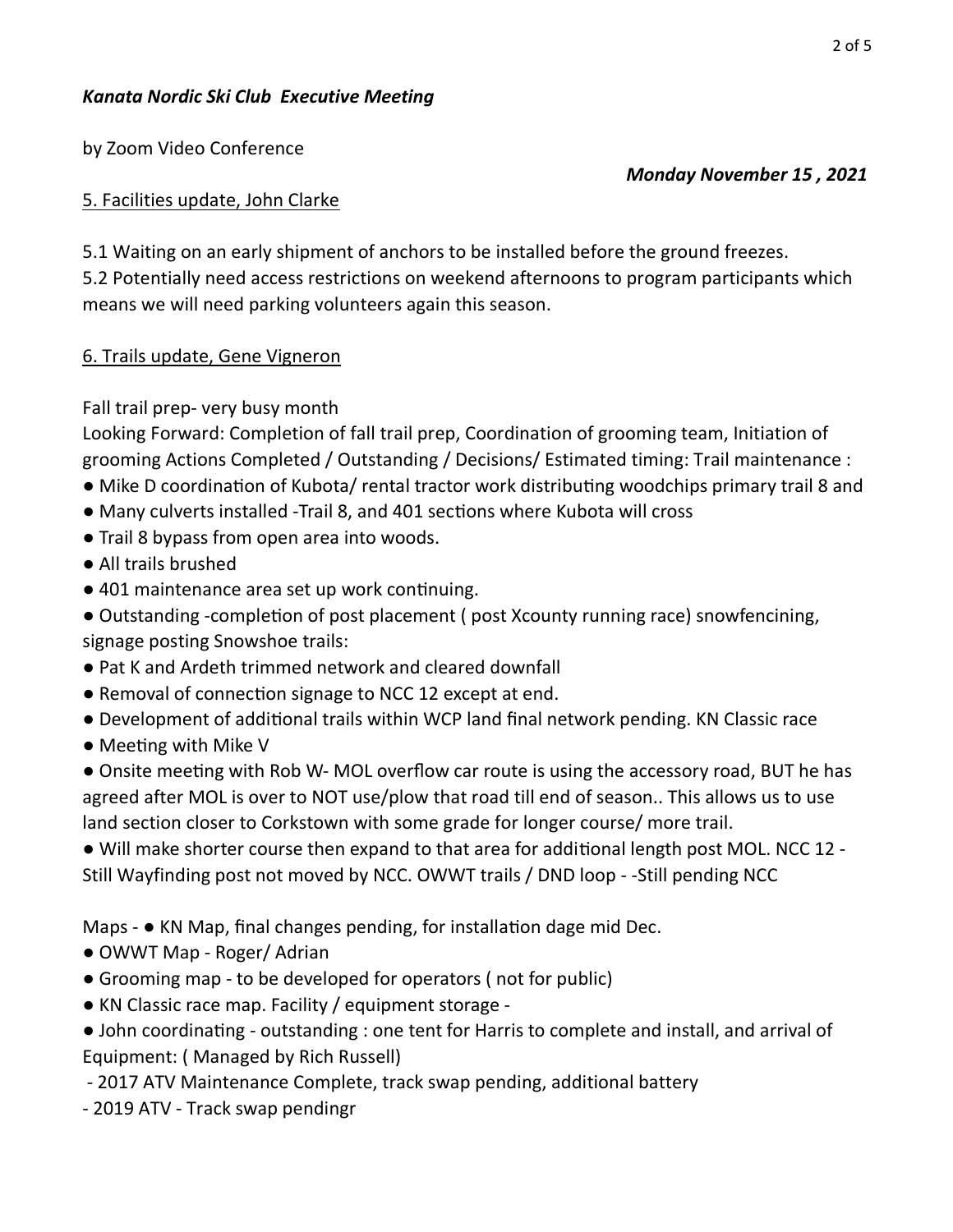by Zoom Video Conference

- 2011 Skandic Maintenance: –,,no issues

- 2015 Skandic – - Trailer Maintenance- Light rewiring complete, pending new tires

- Generator Maintenance : fall 19 oil/ filter change needed -

- Tidd Tech G2 Groomer Maintenance –

- Ginzu Groomer Maintenance #1 – needs support bar replacement new wing mat, wheel kit volunteer duty list and duties ongoing planning – Action/decisions required from Executive /

- Ginzu Groomer #2 ( 411) –,. actuator repair complete

- Mogul Master - no issues

- Tidd Tech Roller, -no issues

- 2016 YTS roller - No issues

- Trails department volunteer duty list and duties ongoing planning – Action/decisions required from Executive / Other Coordinators : None

## 7. Teen Skate Program, Heather Boswell

7.1 Saturday training hikes began 4 weeks ago. It feels like the before-time! We have some parents, a few siblings and even a dog or two with us again. We are able to go across this bridge this fall and access Gatineau Park - we've hiked March Highlands, the Jack Pine Trail at Murphy's Pont and to Herridge Lodge on trail 50. Upcoming hike options - Wolf Trail, Lusk Falls, 7.2 Teen Skate 1 and 2 are Full - they filled up in September. We've had 2 withdraw but there are a handful on the waiting list that have registered. Teen Skate 3 has 5 sutdents out of 8 spots. TS3 students are all returning, moving up from TS2. Students in TS1 and 2 are a mix of returning students, students new to the program (moving up from JR) and a few are new to the

## 8. Racing Program, Heather McCulligh

8.1 Thanks to Kundstadt for the racing night and wax clinic and sponsorship 8.2 Our club race date has been set for Sunday January 23. Location 401 Corkstown. Race is in the morning. There will be a new format. Classic with a focus on under 14 age group. 8.3 Candy Cane Cup [FIS race] is taking place at nakkertok on the weekend of December 11.

# 9. OWWT update, Roger Colbeck

 • Awaiting further news on the damaged bridge. NCC Nov2nd: "We are issuing a contract to a Consultant for structural engineering services and the design of emergency repairs to the Bridge. I'll have a better idea of the estimated budget required and timeframe for completing

#### Monday November 15 , 2021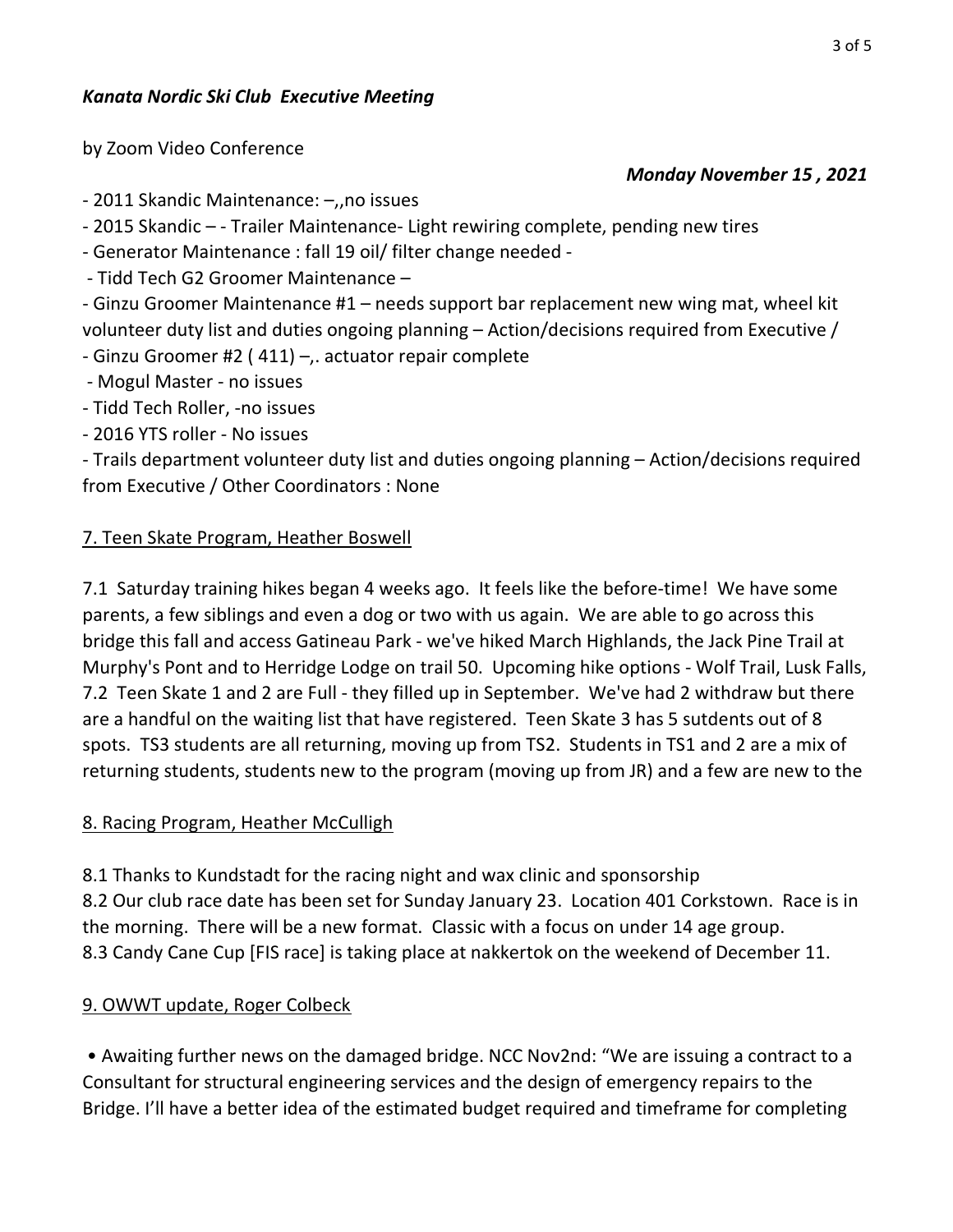by Zoom Video Conference

### Monday November 15 , 2021

• Maps provided to the NCC of the desired regular OWWT trail and pilot trails. Still awaiting formal confirmation/acceptance from the NCC.

 • We have now received the NCC Financial Agreement with the UWTA and (via the UWTA) the Land Use Agreement (minus the maps) with KN for the public trails (OWWT). The NCC is naturally trying to standardize the Land Use Agreements with all trail organizations as much as possible. I provided feedback on the documents after consultation with Nigel and Eugene. Biggest issues are the dates for the grooming season, and pre-season, the bilingual requirements on grooming status updates, and permissions required for running programs or

• I provided drawings and photographs of a desired turnaround at Watts Creek Pathway and Carling avenue but the NCC has rejected cutting down any trees there, due to the type of trees • I rode the whole trail looking at any required brush clearing and will be providing the NCC with some desired widths but all the trail is actually in decent shape and I anticipate that the NCC won't do any further brush clearing at this point.

 • Will be looking at signage banners (blade flags) for Trailheads. Need design, quote, budget approval and NCC permission.

• We are in dialogue with the Crystal Bay Lakeview Community Association about some sponsorship funds. The possible amount is unknown but I have provided our table of • Have been in touch with the 19th Tee owner, John Fagan, about possible parking. John is open to the idea but had concerns about vandalism and theft and also needs to discuss the issue with the NCC. I have followed up again with John and left a vm for his NCC contact. Still ongoing.

• Will be starting to post content on social media this week to create some pre-season "buzz"

## 10. Promotions. Nigel Wallis

- 10.1 New ski wear store is open unti November 29th
- 10.2 Casual wear clothing coming shortly
- 10.3 Translation committee working
- 10.4 New Insta account
- 10.5 Kundstadt ski swap ending soon
- 10.6 Fresh Air Experience discount ending soon
- 10.7 Aidan/uOttawa stari-athon fundraiser
- 10.8 Discussed potential for Christmas candy canes offered along trail 104.

### 11. Other Business